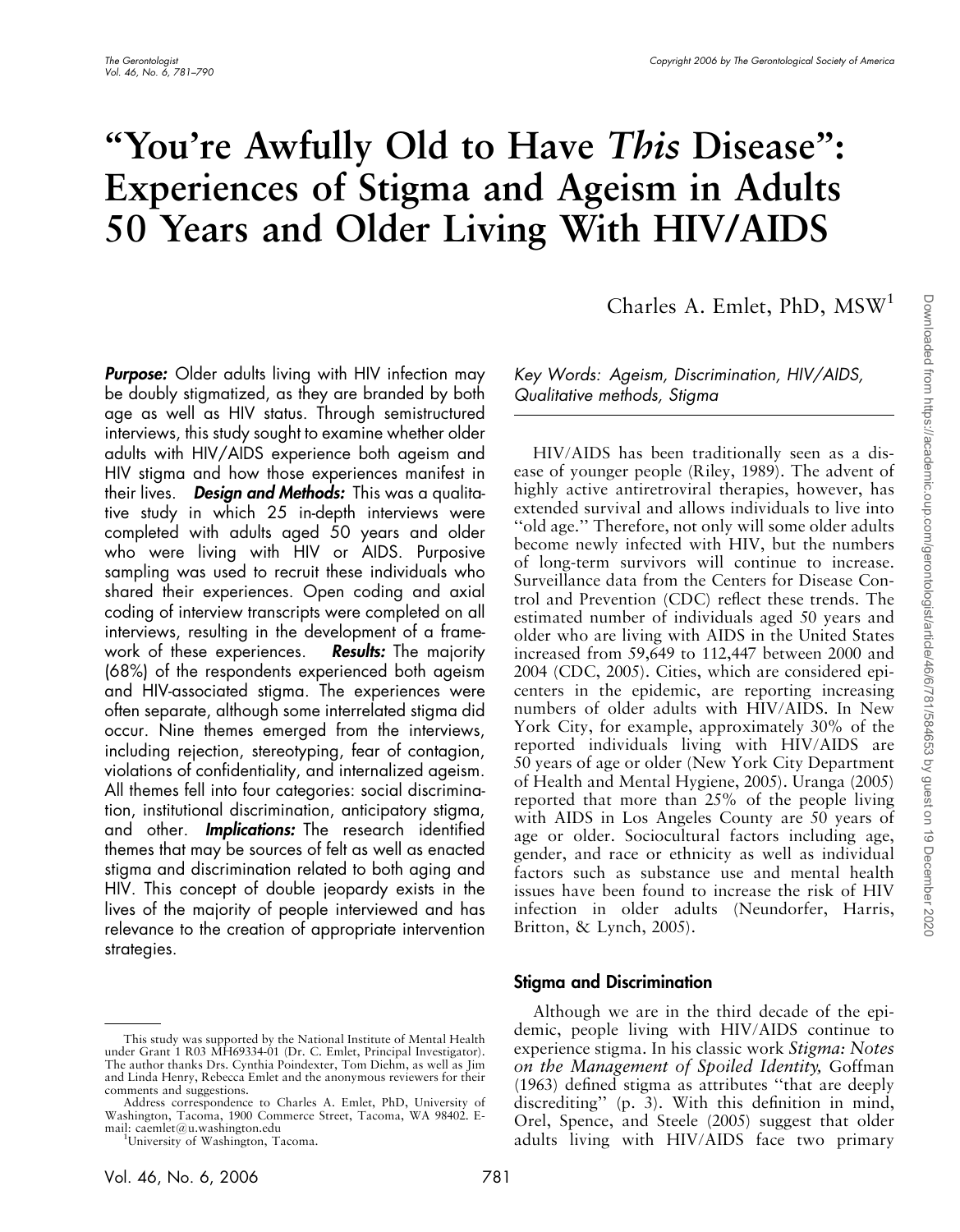sources of stigma: that related to AIDS, and that related to ageism. Furthermore, Sheets (2005) suggests that people who are old with a disability (including HIV/AIDS) are at double jeopardy of experiencing prejudice and discrimination. What the gerontological literature and HIV literature lack is an examination of these two stigmatizing conditions in concert. Do older adults living with HIV/AIDS experience both ageism and HIV stigma? What are the connective experiences? To date, the literature has given us only glimpses into these phenomena, primarily through anecdotal accounts and case studies. A small number of studies have explored these issues, but the issues have yet to be examined together. In my literature review I could not identify one study that examined both ageism and HIV stigma in older adults simultaneously. My purpose in this article is to provide, through a qualitative analysis of 25 semistructured interviews, an account of how HIV stigma and ageism manifest in the lives of older adults with HIV/AIDS. Before I discuss the study, however, I define these two constructs and discuss what we do know about their impact on older people.

## HIV Stigma

HIV stigma has been defined as prejudice, discounting, discrediting, and discrimination directed at people perceived to have HIV or AIDS (Herek, Mitnick, & Burris, 1998). HIV stigma is a multidimensional construct and may be enacted or felt (Green & Platt, 1997). Enacted stigma refers to individually or collectively applied sanctions such as discrimination or prejudice, whereas *felt* stigma relates to feelings of shame or guilt and the oppressive fear of enacted stigma. Although there has been some decline in HIV-related stigma, a substantial portion of individuals in the general population still hold stigmatizing beliefs. In a study of HIV-related stigma using a nationally representative sample of U.S. households, Herek, Capitanio, and Widaman (2002) found that although overt expressions of stigma declined in the 1990s, one fifth of the people surveyed still fear individuals living with AIDS and one sixth expressed disgust or supported name reporting of individuals with HIV. One fourth of the respondents still felt uncomfortable having direct or symbolic contact with individuals living with AIDS.

Our understanding of HIV stigma in older adults is limited by the fact that stigma research has typically not included older adults (Bennett, 1990; Clark, Lindner, Armistead, & Austin, 2003; Green & Platt, 1997; Laryea & Gien, 1993; Lee et al., 2005; Surlis & Hyde, 2001). Other studies on HIV stigma have neglected age as a variable in the analysis (Crandall & Coleman, 1992; Varas-Díaz, Serrano-García, & Toro-Alfonso, 2005; Weitz, 1990). However, a small number of studies have examined various aspects of HIV stigma in older adults. Heckman, Kochman, and Sikkema (2002) studied 83 adults over the age of 50 with HIV/AIDS, and they found stigma associated with cognitive affective symptoms of depression, similar to younger adults. Lee, Kochman, and Sikkema (2002) examined internalized stigma in 268 HIV-infected men and women, including older adults, and found no significant difference in age between those with high and low levels of internalized stigma. In a recent study of 44 older and 44 younger adults with HIV/AIDS, Emlet (2006) found that 50% of older adults reported they were ashamed of their illness sometimes or often, and 39% stated they had lost friends as a result of their illness. Younger adults reported similar feelings. Although it is questionable whether older adults experience greater levels of HIV stigma than their younger counterparts, stigma continues to be a formidable psychosocial issue for older adults with HIV infection.

## Ageism

Ageism has been defined as a negative attitude toward aging based on the belief that ageing ''makes people unattractive, unintelligent, asexual, unemployable, and mentally incompetent'' (Atchley & Barusch, 2004, p. 439). Ageism permeates our culture through media, language, and values and is composed of prejudice, beliefs, and attitudes as well as discriminatory practices (Wilkinson & Ferraro, 2002). Levy (2001) suggests that after a lifetime of exposure to ageist stereotypes, older adults direct such stereotypes inward, employing what Levy and Banaji (2002) refer to as implicit ageism, in which ageist beliefs operate ''outside the purview of conscious awareness, control, and intention'' (p. 52). A very small number of studies have explored ageism among older adults with HIV/AIDS.

In a qualitative study of 63 older adults living with HIV/AIDS, Siegel, Raveis, and Karus (1998) identified numerous experiences that could be considered examples of ageism. Respondents reported feeling that they received less compassion and sympathy than their younger counterparts, felt blamed and judged more harshly, and felt medical providers were more highly motivated to help restore younger adults to optimal health. In a reanalysis of those same interviews, Schrimshaw and Siegel (2003) discussed how gay men in this sample communicated the emphasis on youth and vitality in the gay community. Nichols and colleagues (2002) reported that HIV service providers in Florida identified ageism and stigma as barriers to HIV prevention and education efforts aimed at the older, African American population. Similarly, Neundorfer and colleagues (2005) noted the lack of appropriate HIV-prevention messages for older women as a factor in HIV risk. This lack of focus on older adults as being at risk for HIV suggests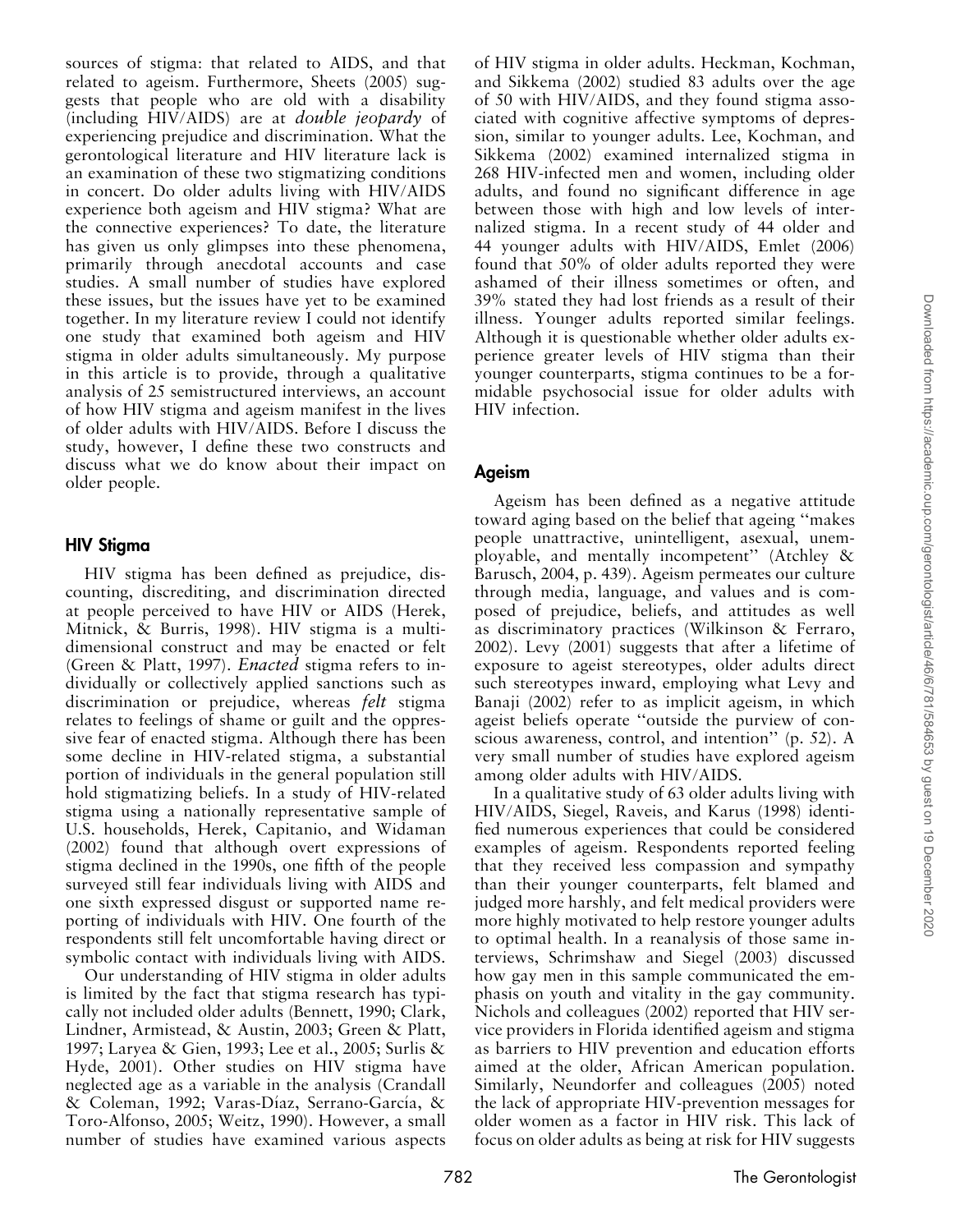ageist assumptions concerning age, behavior, and sexuality.

Sheets (2005) suggested that older adults with disabilities are ''ostracized, feared, hidden and stripped of power'' (p. 38). Those living with HIV/AIDS may experience an amplification of those practices. We do know that both ageism and HIV-related stigma share common characteristics and similarities in definitions. It is time to examine these stigmatizing experiences together.

## **Methods**

All study procedures were approved by the University of Washington Institutional Review Board for this study alone. I recruited participants from the local AIDS service organization, county public health clinics, infectious disease clinics, and medical centers in an urban county in the Pacific Northwest. I used purposive sampling techniques because of the relatively small number of potential participants. I chose the age criteria of 50 years of age and older because there was historical precedent (Poindexter & Emlet, 2006) resulting from the stratification of age by the CDC in the early years of the pandemic. From that historical precedent emerged the commonly used definition of older adults as adults who are 50 years of age and older as related to HIV/AIDS; in fact, the national organization focusing on HIV/AIDS and aging is known as the National Association on HIV Over Fifty. All potential participants who were successfully contacted agreed to participate.

Staff members from participating agencies identified potential informants and briefly described the study; those interested were linked to me, the Principal Investigator. At the initial Principal Investigator appointment, I described the study in detail, and participants signed informed consent forms. I told participants that the interview would be audiotaped with their approval. No participants refused being recorded. I conducted semistructured interviews, which lasted between 1 and 2 hours, with all participants, and I gave participants compensation in the form of a \$25 payment. I interviewed participants at the local AIDS service organization, my office, or their home. Interviews in public places were discouraged because of sensitivity and confidentiality issues, as well as the potential for disruptive background noise. I interviewed all participants between November 2003 and December 2004.

#### Measures and Interview

Participants provided information on sociodemographic characteristics, including age, gender, race and ethnicity, education, income, employment status, Medicaid eligibility, and HIV diagnosis (HIV vs AIDS). In addition, I asked participants to supply a pseudonym (used throughout this document) that would be used for the remainder of the interview. This procedure ensured confidentiality while personalizing conversations and subsequent reporting of qualitative data. A semistructured interview consisted of two open-ended questions:

- 1. Could you tell me about a time that you felt discriminated against or mistreated because of being older or having HIV disease?
- 2. What do you think society should know about being older and having HIV disease?

## Analytical Methods

Assistants transcribed the audiotapes of each completed interview verbatim. A research assistant and I then reviewed the written transcripts for accuracy. After we reviewed each transcript, I undertook a process of open coding. Open coding is designed to ''open up the text and expose thoughts, ideas, and meanings contained therein'' (Strauss & Corbin, 1998, p. 102). Lowenberg (1993) suggests that, in qualitative research, the meaning is constructed and negotiated during the interaction between researcher and informant. The researcher is therefore ''a participant in creating meaning and analysis'' (Lowenberg, 1997, p. 451). Although it may be ideal from some vantage points to have multiple individuals do the coding, Lowenberg posits that the meaning lies in the interaction between researcher and informant.

Initially, I open coded the data for Question 1 line by line, with the interviewee's comments broken down into specific concepts relevant to ageism, stigma, or discrimination. This process produced a total of 107 relevant codes, which included researcher-labeled as well as in vivo codes taken directly from the language of respondents. I used the constant comparative method (Strauss & Corbin, 1998) to identify variations within those concepts and to identify broader categories of phenomena. For example, whereas I identified codes such as other or ostracized, in vivo codes such as invisible or *feeling radioactive* ultimately converged into broader concepts of rejection or feeling other. From the iterative process of constant comparison, all open codes fell into two distinct areas: (a) experiences of stigma and ageism that involved others (social) and (b) those that were predominately intrapersonal. Additional theoretical comparisons revealed that social and individual experiences of stigma were common to all respondents. Through the process of rereading all 25 transcripts and examining the codes in relation to the model, I obtained theoretical saturation (Glaser & Strauss, 1967). I used a similar process for Question 2. I used line-by-line open coding to identify consistent themes that emerged in the interviews. In this instance,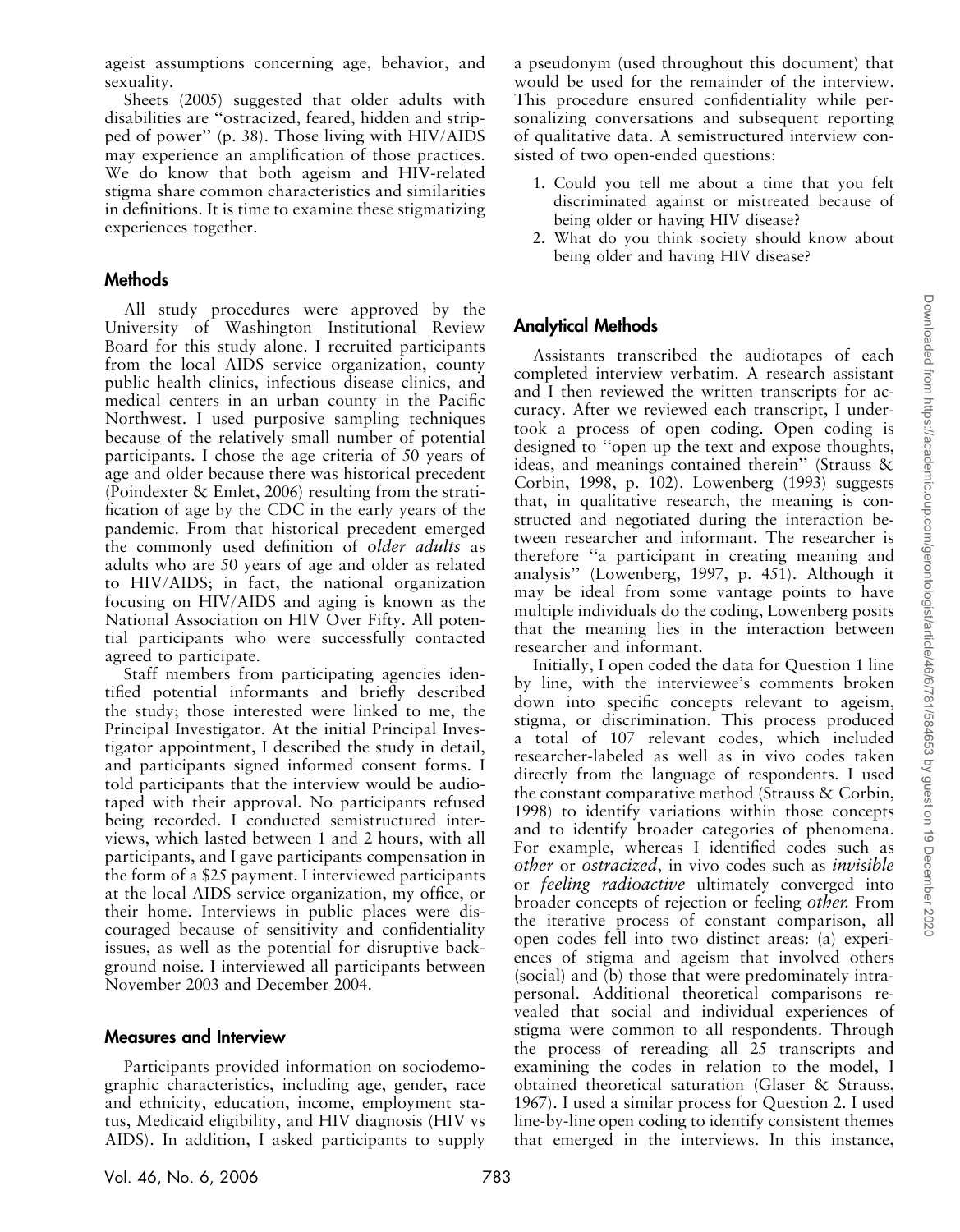Table 1. Participant Characteristics  $(N = 25)$ 

| Variable                    | N (% or $M \pm SD$ )        |
|-----------------------------|-----------------------------|
| Age (years)                 | $50 - 72$ (56.1 $\pm$ 5.75) |
| Gender                      |                             |
| Male                        | 17 (68)                     |
| Female                      | 8(32)                       |
| Race or ethnicity           |                             |
| White                       | 15 (60)                     |
| African American            | 9(36)                       |
| Non-White Hispanic          | 1(4)                        |
| Living arrangements         |                             |
| Alone                       | 13 (56)                     |
| With family of origin       | 4(16)                       |
| With partner or spouse      | 7(28)                       |
| HIV exposure                |                             |
| Men having sex with men     | 9(36)                       |
| Heterosexual intercourse    | 9(36)                       |
| Injection drug use          | 4(16)                       |
| Unknown                     | 2(8)                        |
| Contaminated blood products | 1(4)                        |
| Education                   | $7-17$ (12.9 $\pm$ 2.6)     |
| Diagnosis                   |                             |
| <b>AIDS</b>                 | 19 (76)                     |
| HIV                         | 6(24)                       |

Note:  $SD =$  standard deviation.

however, I identified no a priori themes; rather, I considered any potential patterns concerning the question. I then further examined those four themes that were consistently identified by the informants.

The final step in the analysis involved the use of HyperRESEARCH 2.6, a qualitative software package. Qualitative analysis software allows for the compact storage of transcription materials (Drisko, 2004), and HyperRESEARCH specifically assists with the coding of text, the retrieval of coded text, categorization, and the statistical analysis of frequency of code occurrence (Hesse-Biber & Dupuis, 2000). I entered all 25 transcripts into HyperRESEARCH after I manually completed the process of coding. The process of first examining data manually has been referred to as ''preening the data'' and has the benefit of obligating the researcher to ''in-depth involvement with the data'' (Drisko, p. 193). I then used the software as a data-management tool to determine the frequency of codes and for the retrieval of qualitative material related to specific codes.

## **Results**

### Sample Description

Table 1 provides data on the 25 participants, who ranged in age from 50 to 72 years ( $M = 56.1$ ,  $SD =$ 5.75). The majority of individuals (68%) were male and 40% were people of color. All but one of the non-White participants was African American. Participants had an average of 12.9 years of education. Six participants (24%) had no educational degree, 15 (60%) had completed high school, and 4 (16%) held a college degree or higher. The majority of the participants (72%) were retired; 56% lived alone. Twenty-eight percent lived with a partner or spouse and, of those, the length of cohabitation varied dramatically from 1 to 47 years. The vast majority of participants, 76%, had met criteria for an AIDS diagnosis (CDC, 1993); 60% had been on Medicaid in the past year. Nine participants (36%) had been exposed to HIV through men having sex with men and the same number identified heterosexual intercourse as their exposure risk. Four individuals were infected through injection drug use and one individual was exposed through contaminated blood products. Two had an unknown risk factor.

## Qualitative Results

The qualitative interviews revealed that 17 individuals (68%) had combined experiences of ageism and HIV stigma. Of the 8 remaining individuals, 7 had experienced HIV-related stigma but not ageism. These individuals were in their early 50s, and they can be considered late-middle-aged adults by many standards. Jim, aged 64, was the only individual interviewed who had voiced experiences of ageism without HIV stigma. (Jim practices sexual abstinence and lives a very insular life with a very small network of friends). This double-jeopardy experience appears to cut across race, gender, and sexual orientation. Racial background did not appear to shape the experiences of ageism and HIV stigma among these individuals.

The qualitative analysis related to Question 1 is depicted in the Venn diagram shown in Figure 1. The experiences of ageism and HIV stigma, although often distinct, have some overlapping characteristics. In addition, the findings support the previous theory that stigma, regardless of discrediting condition, can come through social exchange (self–other) or be an intrapersonal (self–self) response. A description of the major themes follows.

## Ageism–HIV Stigma Intersection

Although many of the discrediting experiences of these individuals were clearly related to ageism or HIV stigma, a number of experiences overlapped; this suggests an intersection of these two phenomena. As seen in the intersecting portion of the Venn diagram, these themes included rejection, stereotyping, and feeling separate or alone.

Rejection.—Rejection caused by having HIV disease was a unifying experience, found in the majority of those interviewed. The sources of rejection varied from service providers, friends, family, and church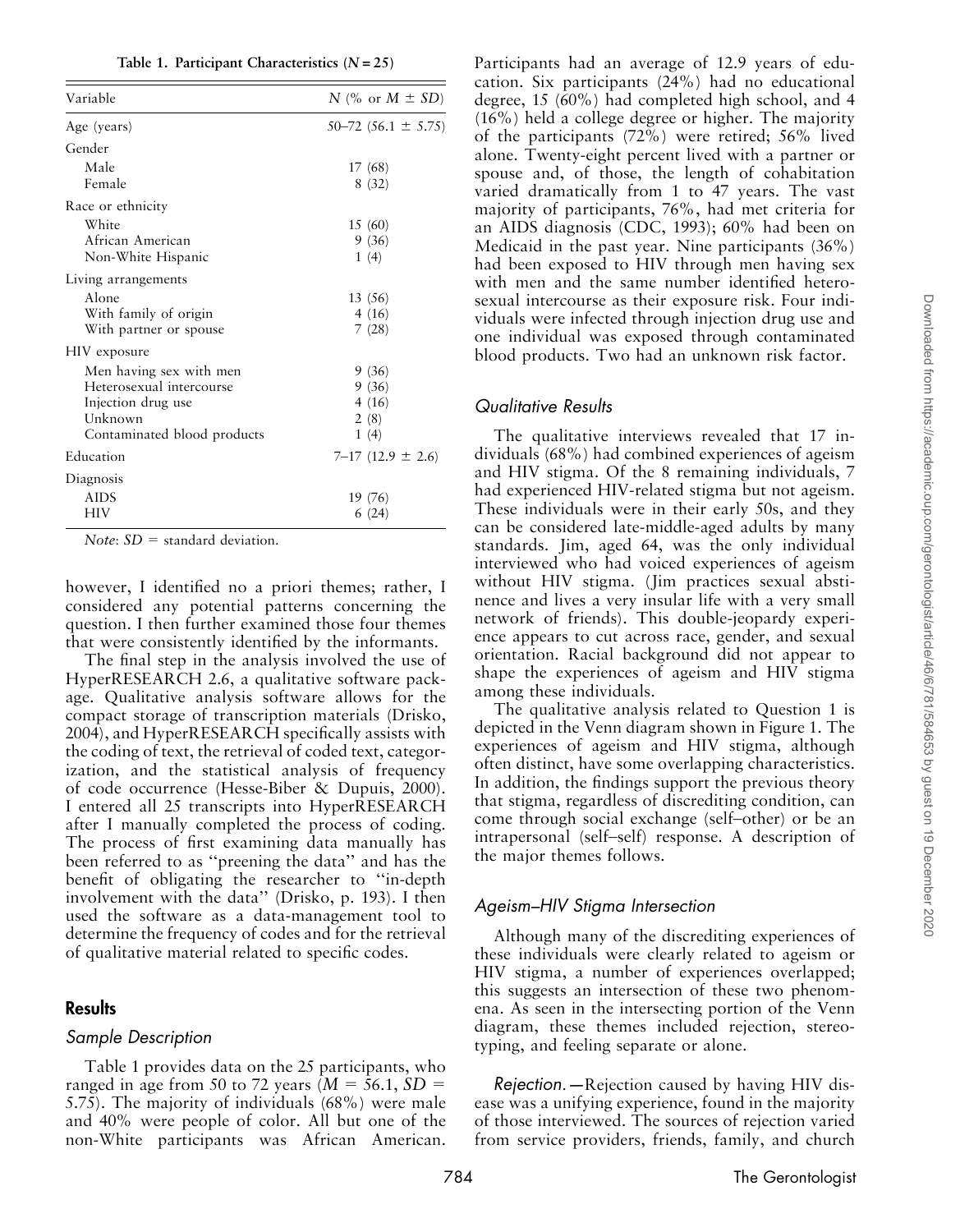

#### Ageism

#### **HIV** Stigma

Figure 1. Venn diagram depicting separate as well as intersection elements of ageism and HIV stigma.

members to potential sexual partners. For example, Taleef talked about the rejection he felt as the only person with HIV living in a senior community.

The staff, when they found out I had HIV they really stayed away from me. They didn't pay me any attention as they did the other seniors that were there. This stuff is everlasting, you're treated differently you know. You feel like you're outcast.

Paul recounts rejection by his religious community;

It'd gotten around the church that I'm HIV positive. I find myself sitting and eating a piece of cake and drinking punch on one whole aisle of chairs by myself, no one sitting next to me, no one wanting to talk to me.

Cricket was rejected by her family. ''My brothers found out and they was just like distanced from me for awhile ... . I'd say for about three years.'' Several respondents discussed the rejection from potential sexual partners. Steve shared, ''if I meet a girl or something and I want to be close to her, then I would have to tell her. She'll usually say forget it.''

Rejection by others was associated not only with

HIV status but included rejection based on age. This appeared to be a particularly common experience of older, gay men. Terry shared, ''I think most of the time they [younger men] want to deal with their own people, their own age group, you know, you feel like an outcast when you're a little bit older.'' George spoke eloquently about feeling rejected by younger men in his community: ''when you are older, you're not as attractive as when you're younger.'' He went on to comment ''yeah, ageism, it's a far mightier sword than HIV.'' Numerous individuals discussed experiences of social rejection based on age, running the gamut from name-calling and victimization to lowered social expectations. Taisong recalled being called a derogatory name during an altercation in her neighborhood. ''There was a fight out in the parking lot and one of the guys was saying to somebody 'that old lady is going to call the cops.''' Eric commented about society as a whole. ''People expect less of you, of what you are able to do, of what your feelings are, what your capabilities are.'' Similarly, Bob said, ''I don't think I have as much expected of me.''

Stereotyping.—Another form of social discrimination was being stereotyped by others. The stereotyping involved attitudes about aging and sexuality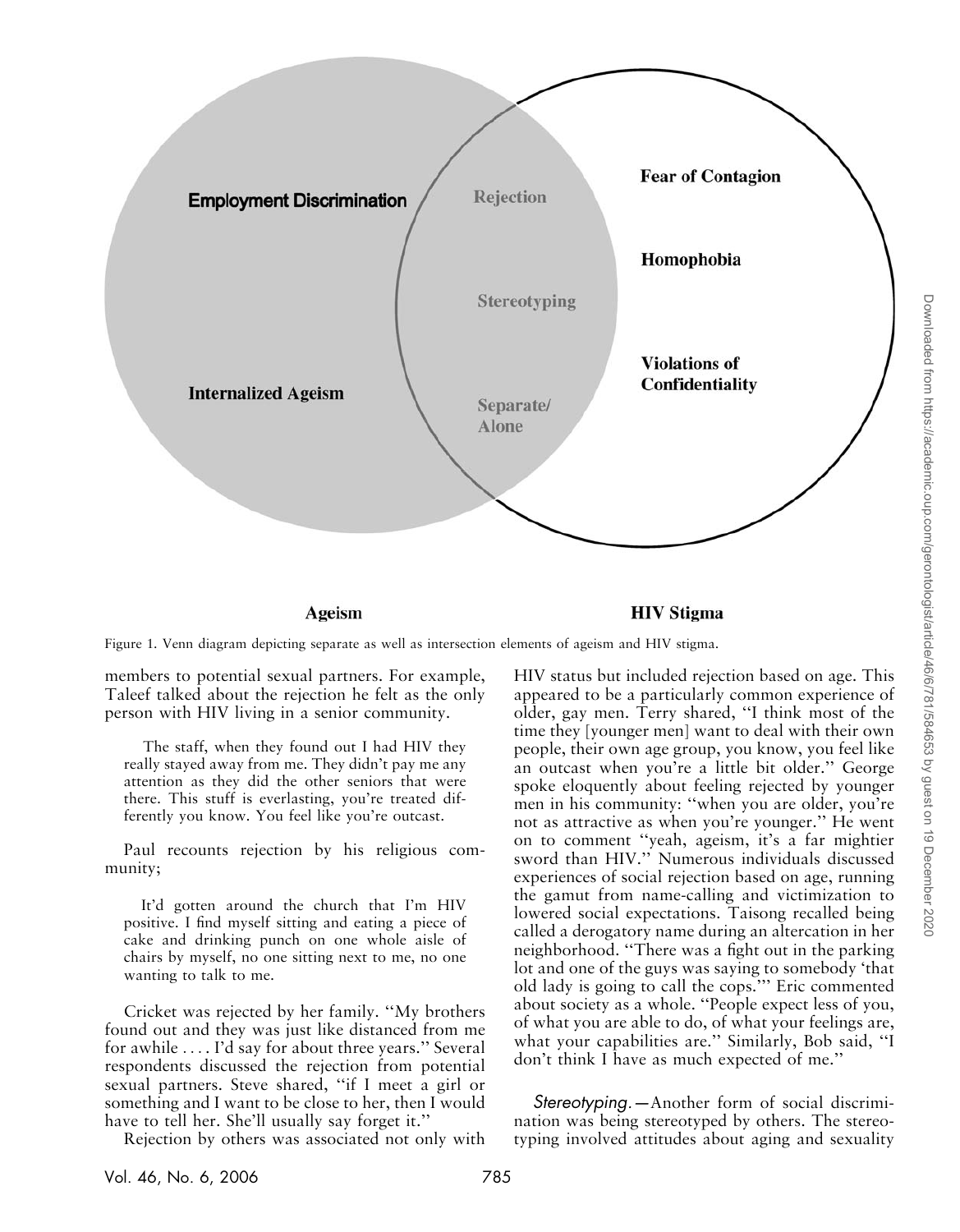Downloaded from https://academic.oup.com/gerontologist/article/46/6/781/584653 by guest on 19 December 2020 Downloaded from https://academic.oup.com/gerontologist/article/46/6/781/584653 by guest on 19 December 2020

or assumptions about how one becomes infected with HIV. It was common for respondents to report ageist interactions with others. It is interesting to note that interviewees did not initially identify these behaviors as ageism, yet ageist stereotypes and assumptions clearly emerged in the analysis. These social interactions involved assumptions about lifestyle and were often related to sexuality. Some respondents spoke of how society expects older people to be more knowledgeable about the disease simply because they are older. Christa said, ''In some cases I believe older people are held to a different standard that, well, for crying out loud, you should have know better.'' At the same time, multiple participants experienced society's puritanical beliefs about age and sex. Christa continued, ''Doctors would not even have looked at you as being likely to have HIV even if they saw the same symptoms.'' Juanita simply put it, ''The fact we [are] 50, we're old and somebody's grandma, it can't be you.'' Wayne shared, ''there's a lot of people that go—'you're awfully old to have this disease.''' Several respondents spoke of societal stereotypes and assumptions based on age. Paul, whose life partner is considerably younger, spoke of instances in which younger gay men attempted to convince his partner that Paul was too old. He shared one instance in which his partner was told the following:

He's going to be old and he'll get sick and he'll be in the hospital and, you know what that will do to you. You should really be with me. I'm younger and we can have a far better time together.

Juanita shared an experience of being victimized by younger people she knew.

They think you are a stone fool. You get labeled you know, ''she old and she dizzy, you can get all her money.''

Some respondents talked about stereotypes and assumptions that people make when they are dealing with an HIV-positive individual. Alex, a heterosexual male, said that ''a lot of women my age or around my age, I mean, their going to think that I'm gay or bi or something, you know.'' Mary, who was infected with HIV from injection drug use, stated that ''people who are over 50 will assume that if you say you are HIV positive, that you're gay and that you got it through sexual intercourse.'' It is interesting to note that some respondents such as Mary and Alex feared the stigma that resulted from the assumption that they were infected with HIV through a mechanism other than the means by which they were exposed to the virus.

Separate or Alone.—A considerable number of respondents talked of internalized stigma that was ultimately labeled separate or alone. This label was given to a variety of experiences that set the respondents apart from society and caused them to feel alone, isolated, or separate. The majority of respondents shared feelings that were consistent with this theme. For some it was a feeling of aloneness and isolation. Juanita said, ''I don't have anybody to share with. It's lonely sometimes; it really is.'' Louis was graphic about being single and living alone: ''To be old and live all alone in your little mobile home, I don't have a partner, you know. I could drop dead in my house and no one might know about it for 3 weeks.'' For others, this feeling was more about being estranged from society. Terry said, ''you feel more closed [as you get older], you just don't feel like you can socialize anymore.'' Wayne shared that ''I kind of feel I'm radioactive.''

## HIV Stigma

Ninety-six percent of the interviewees shared experiences that were clearly related to HIV stigma. Some experiences were primarily internal, whereas others were societal responses to the disease. Four primary themes emerged from the analysis and are subsequently discussed here.

Fear of Contagion.—A form of social discrimination that a substantial number of respondents experienced is what was ultimately labeled fear of contagion. This label was given to a specific form of social response that has at its root fear of HIV. The overarching theme was the irrational fear of contracting HIV from the participant. Steve told of his mistreatment while being in jail.

I was in jail one time and they all freaked out and put me in solitary confinement, which I didn't think was right. They didn't realize the way you contract it, I guess. They wouldn't let me have any jobs because of that. So that's pretty devastating.

Ohms shared his experience with a physician's fear after hip surgery:

In December of last year I had another total hip replacement surgery. And my doctor got stuck while performing the surgery and when I went for my follow-up treatment it was one of the first things he brought up. That was the first time I felt somebody wanted to back away from me. I felt like he doesn't want to treat me, you know, I felt that I needed to apologize for it-for him [emphasis added] getting stuck.

Wayne recounted a situation in which ''I met one guy's parents about 6 months ago and his dad wouldn't shake my hand.''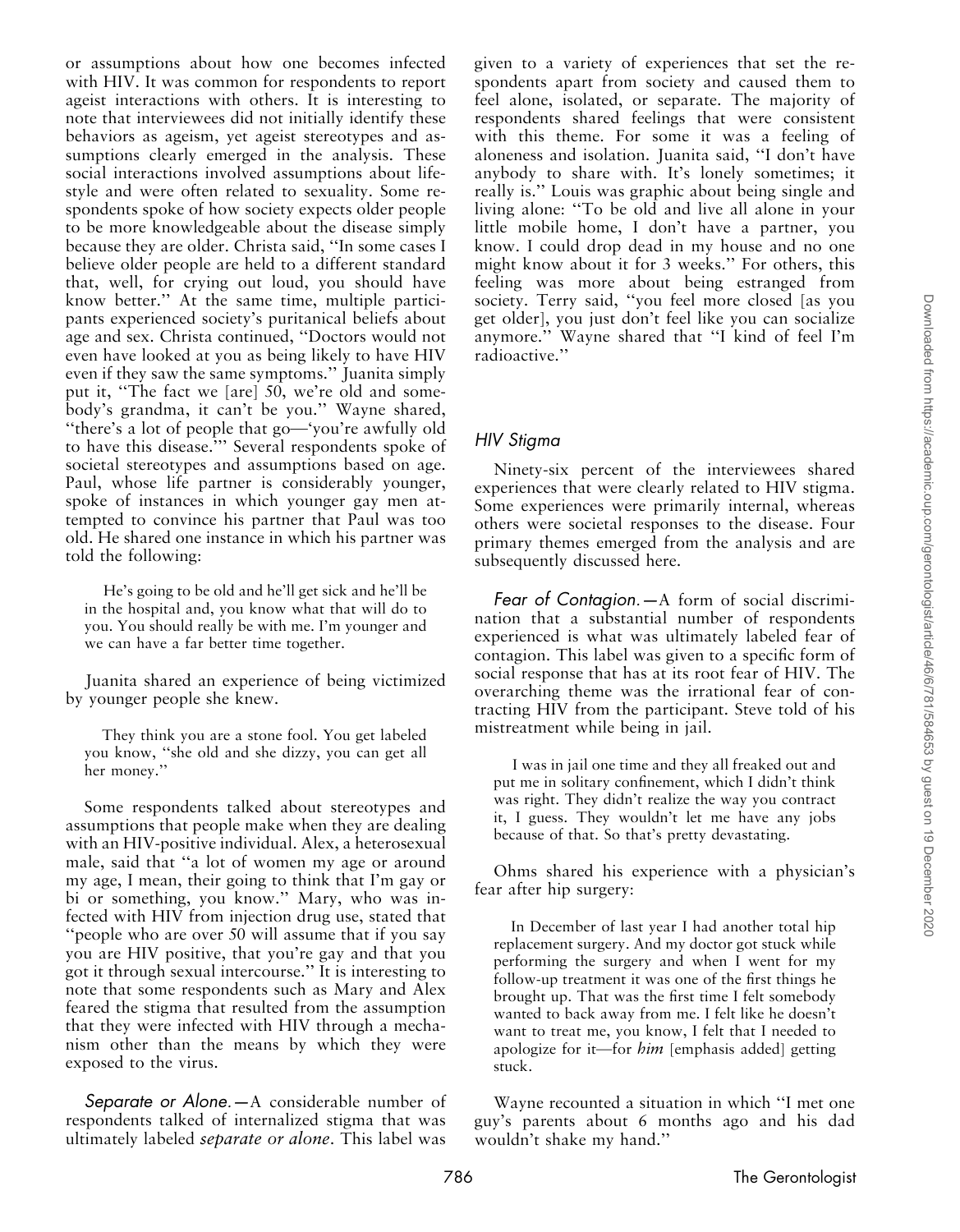Homophobia.—The second form of stigma that was indirectly related to HIV was homophobia. Three of the interviewed individuals reported experiencing stigma related to sexual orientation. Todd accounts being ostracized by childhood friends. ''We've not talked. But I'm thinking that the word is clearly out that I'm gay and have been forever. It's the only reason I can think of for them not having anything to do with me.'' Eric, aged 72, expressed concern about how friends might view him because of his sexual orientation: ''I guess you do look for approval from some people—close friends. You don't want [them] to think less of you because of your lifestyle.''

Violations of Confidentiality.—Approximately one fourth of the respondents discussed a grave and devastating form of stigma involving the violation of confidentiality related to their HIV status. This violation of rights sometimes took the form of gossip or was associated with insensitive institutional practices. In two instances, the perpetrators were professionals who interacted with respondents in their institutional roles. In one case, the perpetrator was a correctional officer working in public service; the second case was associated with the office of a medical clinic. Steve recounts a situation in which a correctional officer violated his confidentiality while incarcerated. ''The guard asked what I was taking all those medicines for. The nurse told the guard and the guard told my sister. Then everybody found out. I would have rathered [sic] told them myself.'' Louis talked about insensitive treatment at the office of a medical provider, suggesting the office policy supported the violation of confidentiality.

So when I got there [to the medical clinic] they hand me my chart and I'd go see the blood pressure nurse, then I'd go see the nurse that draws blood, then I'd go see the doctor. I'd walk around with this big chart with this big sticker on it—HIV Positive. Everyplace I went I was carrying this. I felt, why don't they just tattoo my forehead.

Protective Silence.—A common mechanism for managing the fear of anticipated stigma of HIV was protective silence; this is the nondisclosure of one's serostatus to others. More than half of the respondents utilized protective silence, or not telling others, as a method of stigma management. Mary lives with her parents (both in their 80s) but has not disclosed her diagnosis to them. She commented, ''I just keep thinking I'm going to outlive them. I can't see a good reason to tell them.'' Louis shared in his interview that he has disclosed his HIV status to fewer than six people in 9 years. Eric said, ''I would rather get run over by a truck than die of AIDS. That's what I'm hoping for. I'm hoping that nobody else finds out about the AIDS.'' The majority of respondents

feared the stigma they would endure if people learned of their HIV status. This involved the fear of telling their family, friends, or potential sexual partners. Taleef said, ''My biggest fear of all was tellin' my daughters about it and the most important person was my mom. I hid it from her for a long time.'' Ohms feared the reaction of close friends: ''I do have some friends that I've met and they don't know it. I contemplated being as honest as I can with them. I'm a little afraid because I don't know how they're going to react to me.'' Similarly, Eric worried about the impact on his and his wife's social life if friends found out: ''I think there are people—in the church group of friends—who would cut both me and my wife off.'' Several people feared the reaction of potential sexual partners. Alex said, ''It is a very difficult disease to have when you still want to have a partner–companion. Very difficult disease to have, not like a lot of other diseases.''

## Ageism

The majority of interviewees (72%) shared experiences that were considered ageism. A number of such experiences have already been discussed under the ageism–HIV stigma intersection. There were, however, respondents who reported internal ageism as well as social discrimination based on age.

Employment Discrimination.—Although such experiences were not widespread, several respondents discussed experiences that would be considered institutional ageism. Alex stated, ''Where I work, a lot of people between 50 and 55 get let go.'' Interestingly, Taisong, who works for the same employer as Alex, commented about the disadvantage of age, ''being older, ah, advancement at [name of company].'' She also commented she was considering the purchase of real estate and was concerned about ageism among mortgage lenders. ''I don' know how they look, the lending community, as far as buying a house at an older age and if I'm going to be required to fork up more money because of my age.''

Internalized Ageism.—One of the most insidious forms of ageism is that which is internalized. Here, internalized ageism manifested as feelings, expressions, or beliefs that stereotype older people but come from within. Approximately one third of the respondents voiced some sentiment or belief that was labeled internal ageism. Three of the individuals made comments that took the form of jokes related to memory loss, such as having a ''senior moment,'' whereas two others commented on the stereotypical physical decline of aging. Louis commented, ''at my age I'm suppose to have cholesterol and arthritis— I'm not suppose to have HIV.'' In a conversation about the future, Nolan said, ''I'm now to an age where anything can happen. ... I might be walkin'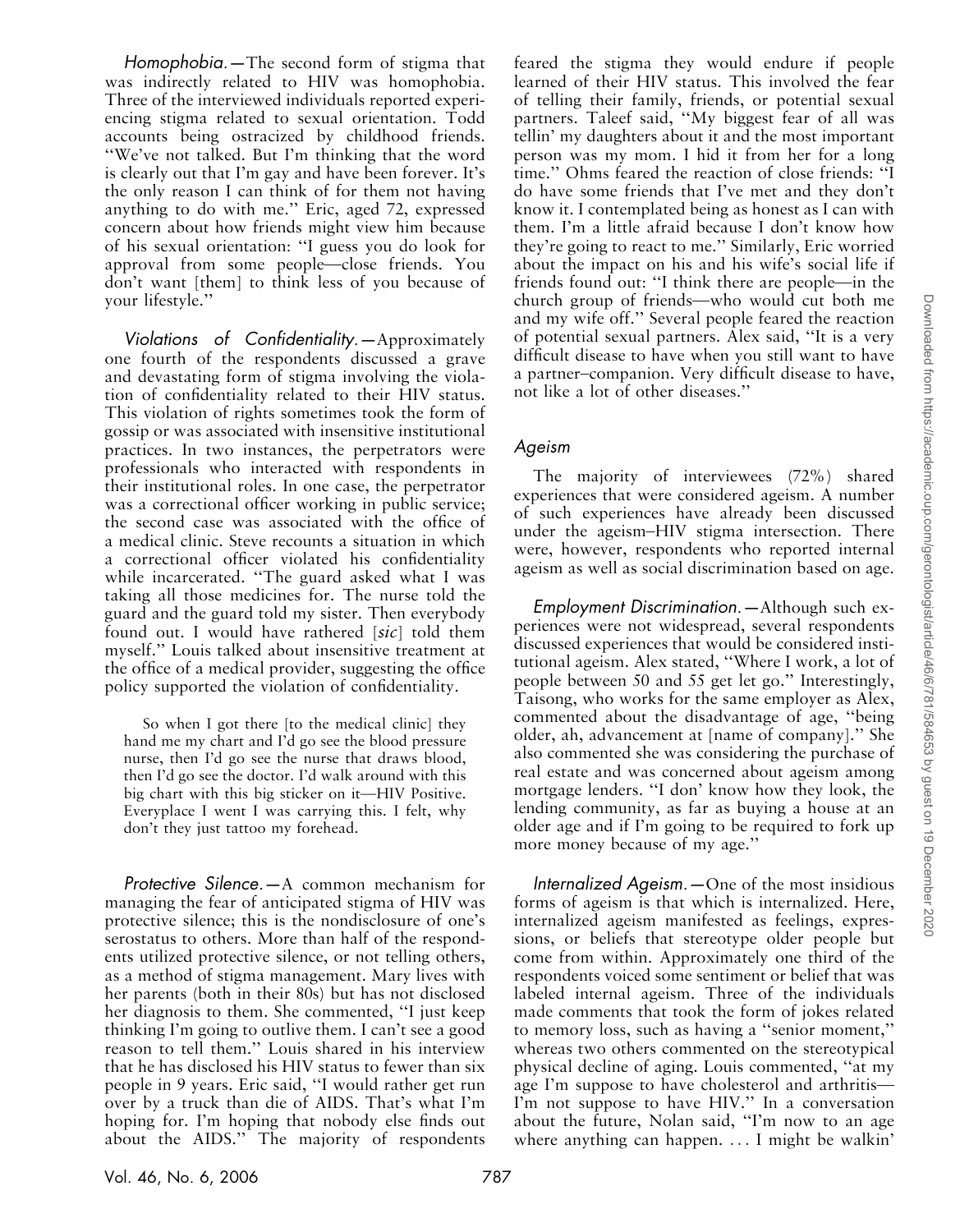a little bit too slow crossin' the street, you know.'' (Note that Nolan is in his early 50s.)

With Question 2, I sought to glean what society needs to know about living with HIV/AIDS as an older person. The question was very open ended and yielded information not only about stigma and discrimination but also about several other important points.

### **Comorbidity**

The issue of comorbidity and difficulty managing multiple health conditions was a common topic brought out in these discussions. Prior to the interview, Pete had been diagnosed with Parkinson's disease and was attempting to cope with his new diagnosis. Eric has a history of heart disease and previously suffered a heart attack, and still others have been diagnosed with diabetes, arthritis, hearing loss, and other chronic diseases associated with aging. Referring to the seriousness of non-HIVrelated illnesses, Eric said, ''it could be a heart attack before anything else.'' One respondent talked about the additional limitations his arthritis imposes: ''I have to walk or take the bus and it cuts down on my activities a little bit.'' Participants acknowledged that other chronic conditions are common and complicate daily living as well as medication regimes.

#### Living With AIDS

The complications of managing HIV and other chronic illnesses were balanced by an optimistic and philosophical vantage point. Several individuals voiced the same sentiment as Paul: ''I'm living with AIDS. I'm living with AIDS, I'm not dying with it.'' Several individuals voiced optimism about the future. Taisong shared: ''Barring sudden accident, I see a lot of years ahead now.'' Mary stated, ''As long as I have a good, full social life and good friends, life is good.'' Regardless of age, individuals were able to visualize a future in which they managed their disease processes.

#### **Practicality**

Several participants voiced a very practical view of living with HIV disease. For example, Terry talked about his reactions to the opinions of others: ''They don't like it, that's their problem, not mine.'' Barb discussed the practical element of being in her 50s with HIV and looking for a partner: "I live life for myself and if he walks into my life, I enjoy that; if he walks out, then I clean up my act and keep on going on.''

## Late Diagnosis

Although data on this topic were not routinely gathered as part of the interview, several respondents discussed the issue of late diagnosis. This term is typically used when one's first HIV diagnosis is within 1 month of also receiving an AIDS diagnosis. Several informants discussed not knowing they were HIV positive until they had been hospitalized with an AIDS-defining illness.

Finally, Eric shared his hope that society can be accepting and compassionate toward older adults living with HIV/AIDS. When asked what people need to know, he said, ''Be patient. Older people with HIV still have feelings. Accept us for what we are; we're all different. Learn to live with the differences.''

#### **Discussion**

My purpose in this study was to examine the experiences of HIV stigma and ageism through semistructured interviews with 25 HIV-infected older adults. I also sought to determine whether these phenomena existed simultaneously, and what impact these discrediting conditions have on people's lives. This study is one of the first to my knowledge to focus specifically on both HIV stigma and ageism.

The themes that emerged from this study reinforce previous research on stigma or ageism, and they also suggest new insights and interpretations. The results provide support for the notion that older adults with HIV/AIDS are in double jeopardy in regard to stigmatizing conditions (Sheets, 2005) or that stigma can be layered (Reidpath & Chan, 2005) as a result of multiple discrediting conditions. All but one informant reported experiences of stigma related to HIV, and the majority reported ageist interactions as well. The findings are also consistent with those of Green and Platt (1997), who hypothesized stigma as being both enacted and felt. The prevalence of rejection among these older adults reinforces my earlier quantitative findings (Emlet, 2006), in which I noted that 40% of older respondents had been rejected by friends as a results of their HIV, and 50% felt others were uncomfortable being with them. The individuals in the current study experienced rejection from a variety of sources, including family, friends, clergy, and service providers. The identification of fear of contagion as a major theme reinforces the notion of fear that society continues to hold toward HIV disease and the notion that AIDS stigma continues to persist (Herek et al., 1998). Friends, family, and even health care providers felt and acted on these fears. A number of participants experienced stigma as associated with their sexual orientation. HIV-positive sexual minorities must manage disclosure of and the stigma attached to their HIV status as well as sexual orientation. The fact that nearly one fourth of those interviewed had the confidentiality of their HIV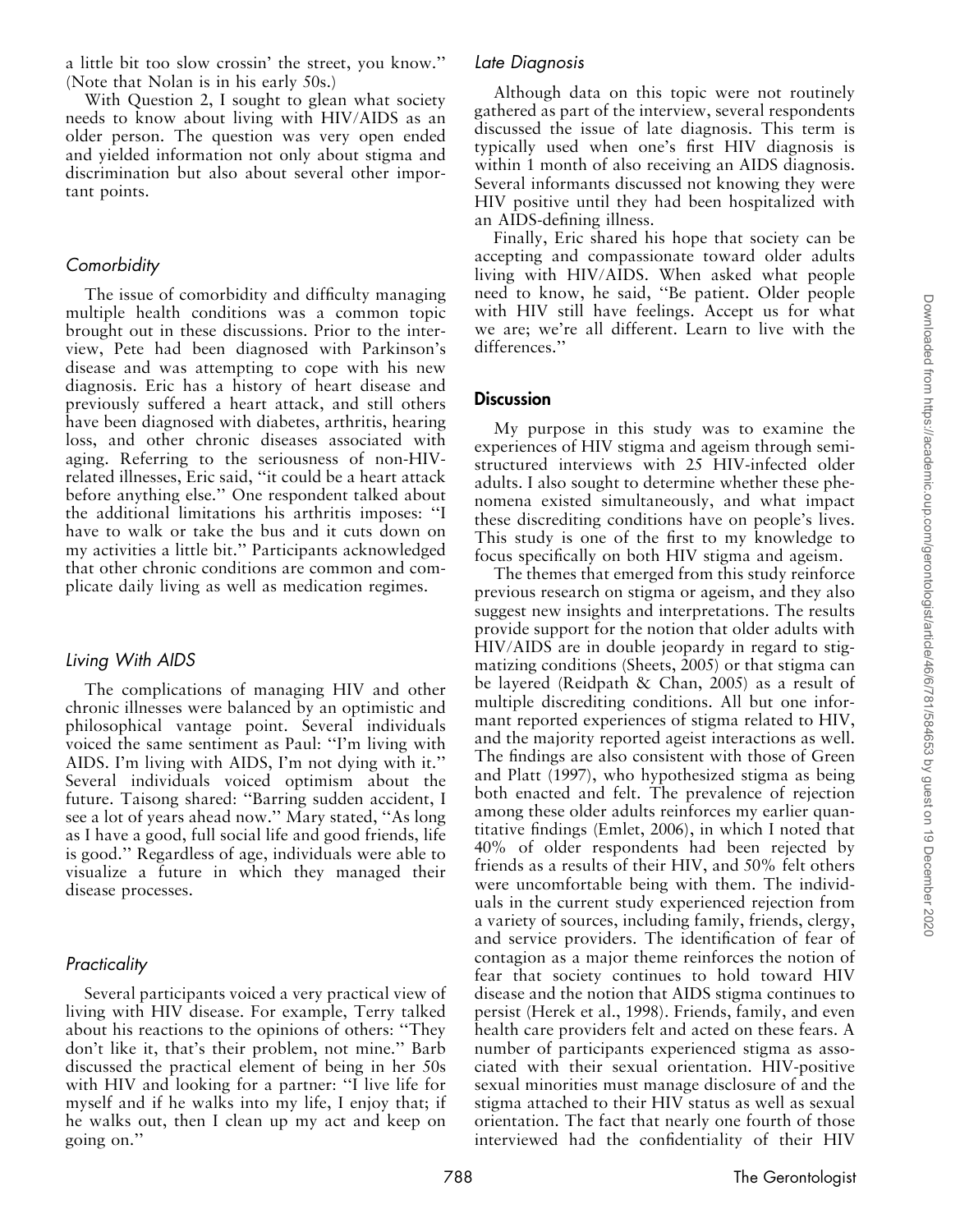status violated by others is disturbing. Because disclosure of HIV status opens up the potential for stigma and the shame of having HIV (Landau & York, 2004), having one's HIV status exposed without permission is unconscionable. More disturbing is the fact that, in several instances, such violations came from people in the public trust. These findings suggest that we cannot assume that confidentiality is being respected and disclosure policies adhered to. For practitioners as well as researchers, this is a call to be vigilant in maintaining the confidentiality of HIV-infected clients and to challenge unethical policies or behaviors. For consumer advocates, it is a reminder of the need for efforts to uphold clients' rights.

The experiences of ageism reinforce findings related not only to HIV but also to ageism in the gay community. Society's stereotyping of older adults as asexual and heterosexual is anything but rare (Barker, 2004), and the types of experiences these older gay men shared of being shunned by younger men is also well documented (Gorman & Nelson, 2004; Schrimshaw & Siegel, 2003). It is also important to note that some aspects of ageism, such as name-calling and institutional discrimination, were based solely on age and had little to do with HIV status or sexual orientation.

The internal response to HIV stigma and ageism by the informants provides important insights. The high proportion of interviewees that engaged in anticipatory stigma manifesting primarily as protective silence reinforces Green and Platt's (1997) position that felt stigma is in part the oppressive fear of enacted stigma. The concept of self-protection from stigma through silence is consistent with the finding of Nokes, Holzemer, and Corless (2000) and Shehan and colleagues (2005), who found older adults to be less willing to disclose their HIV status than younger adults. It is important to note that the realms of social exchange and intrapersonal response do not work in a vacuum, but rather serve to influence each other. The intrapersonal response of feared stigma and rejection may have been influenced by previous experiences of actual rejection, creating a vicious cycle that is difficult to escape. In addition, the connection between stereotypical ageist beliefs voiced by others undoubtedly assisted in the development of internalized ageism felt by a number of respondents. As Levy (2001) suggests, older adults commonly direct these stereotypes inward, creating subtle forms of ageism that must be brought to awareness if ageism is to be eradicated.

For practitioners and advocates, these findings have important implications. Through the identification of the types of stigma the person experiences, appropriate interventions can be tailored to the individual. Weiss and Ramakrishna (2006) have suggested that interventions designed to mitigate stigma must vary with the conditions being considered. For example, should one's experience of stigma be primarily intrapersonal, including negative self-image and self-stigmatizing beliefs, supportive and insightoriented approaches may be appropriate. Although they were not targeting stigma specifically, Heckman and colleagues (2006) studied the impact of group intervention with HIV-infected older adults. The researchers randomized individuals into two groups, and they noted that those receiving immediate group interventions reported fewer psychological symptoms and reduced depression symptoms from preintervention levels than did those who did not receive such immediate interventions. Should the primary experience of stigma be one of discrimination in housing, employment, or other similar circumstances, appropriate interventions may involve advocacy, that is, challenging the discriminatory practices of the perpetrators. Ramirez-Valles and Brown (2003) have documented that, despite the obstacle of stigma, Latino men who became involved in community-level HIV-related activities discovered a sense of empowerment, self-esteem, and reciprocity. If stigma-mitigating activities are to be successful, people living with HIV/AIDS must be viewed not only as recipients of services but as equal partners (Health Resources and Services Administration, 2004). The findings from this study suggest that individuals will often experience social and intrapersonal stigma simultaneously. Interventions addressing both ageist and HIV-stigmatizing attitudes at the level of community and social policy will become increasingly important in the coming years.

This study has several limitations that must be acknowledged. First, participants were recruited from a limited geographical area, through the use of purposive sampling techniques. Such recruitment strategies, combined with small sample size, limit the generalizability of these findings. Second, this research sought to capture the lived experience of these individuals. Therefore, their accounts were taken without question and no attempts were made to prove or disprove their encounters of stigma and discrimination. Third, the fact that all participants were compensated with \$25 could have influenced the willingness of some individuals to participate. The majority of participants, however, were eager to tell of their experiences. One woman said, ''When I saw your sign outside, I thought, I was so happy to see that finally, finally somebody's addressing our needs.'' Because the majority of informants were between the ages of 50 and 65 years, it remains unclear if the experiences of an older sample of individuals might yield different findings.

Despite the limitations of the study design, the research has uncovered and deconstructed elements of both HIV stigma and ageism. Both sources of stigma carry the potential for considerable destructive power. It will be the responsibility of service providers, academics, researchers, and older adults themselves to work toward the elimination of societal views that perpetuate HIV stigma and ageism.